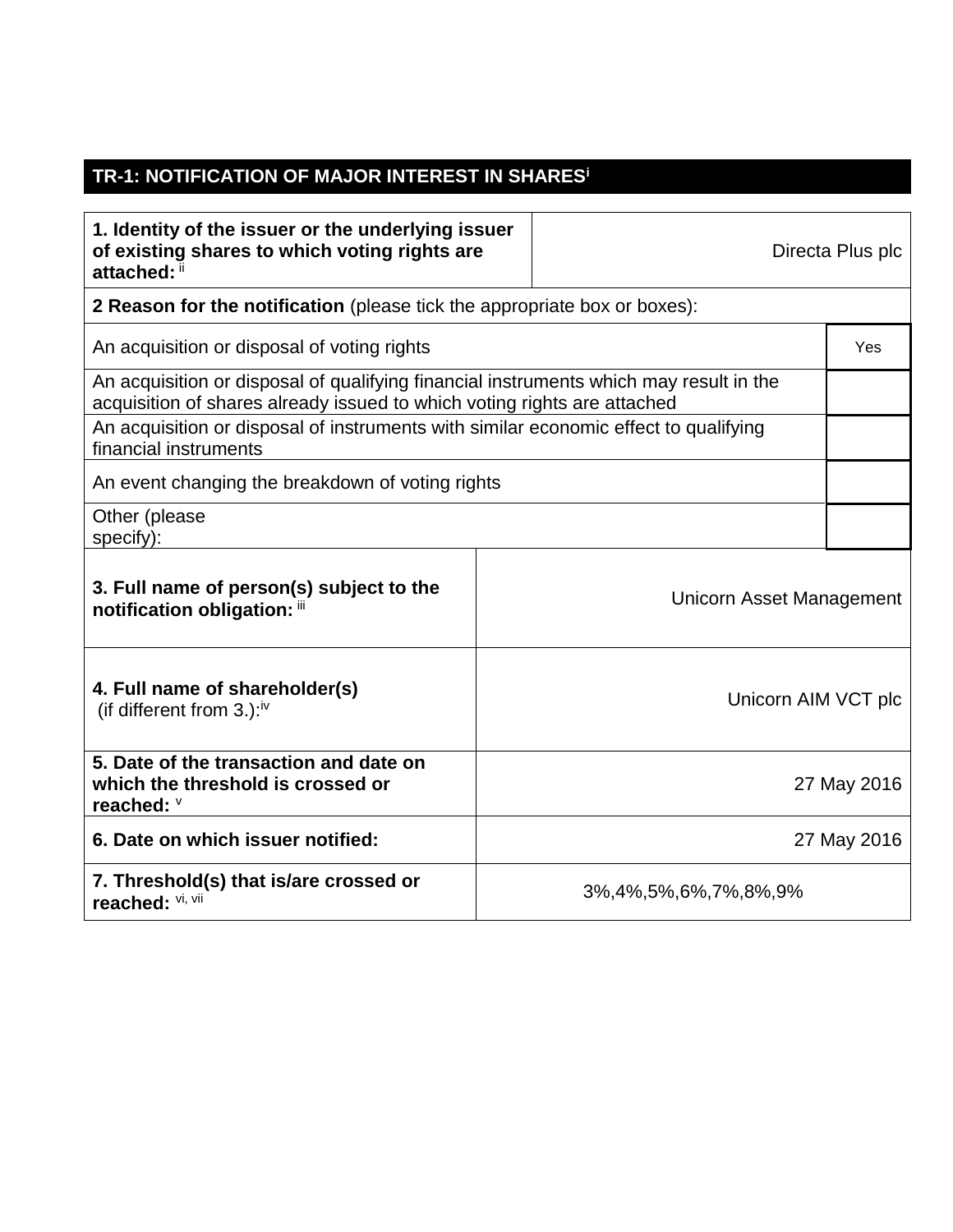| 8. Notified details:                         |                                                               |                            |                                   |                      |                                                      |               |          |
|----------------------------------------------|---------------------------------------------------------------|----------------------------|-----------------------------------|----------------------|------------------------------------------------------|---------------|----------|
| A: Voting rights attached to shares Vill, ix |                                                               |                            |                                   |                      |                                                      |               |          |
| Class/type of<br>shares                      | <b>Situation previous</b><br>to the triggering<br>transaction |                            |                                   |                      | Resulting situation after the triggering transaction |               |          |
| if possible using<br>the ISIN CODE           | <b>Number</b><br><b>Number</b><br>οf<br>οf                    | <b>Number</b><br>of shares | <b>Number of voting</b><br>rights |                      | % of voting rights x                                 |               |          |
|                                              | <b>Shares</b>                                                 | Voting<br><b>Rights</b>    | <b>Direct</b>                     | Direct <sup>xi</sup> | Indirect xii                                         | <b>Direct</b> | Indirect |
| GB00BSM98843                                 |                                                               |                            | 4,000,000                         |                      | 4,000,000                                            |               | 9.05     |

| <b>B: Qualifying Financial Instruments</b>           |                                |                                           |                                                                                                           |                       |
|------------------------------------------------------|--------------------------------|-------------------------------------------|-----------------------------------------------------------------------------------------------------------|-----------------------|
| Resulting situation after the triggering transaction |                                |                                           |                                                                                                           |                       |
| <b>Type of financial</b><br>instrument               | <b>Expiration</b><br>date xiii | Exercise/<br><b>Conversion Period xiv</b> | <b>Number of voting</b><br>rights that may be<br>acquired if the<br>instrument is<br>exercised/converted. | % of voting<br>rights |
|                                                      |                                |                                           |                                                                                                           |                       |

**C: Financial Instruments with similar economic effect to Qualifying Financial Instruments**  xv, xvi **Resulting situation after the triggering transaction Type of financial instrument Exercise price Expiration date** xvii **Exercise/ Conversion period** xviii **Number of voting rights instrument refers to % of voting rights** xix, xx **Nominal Delta**

| Total (A+B+C)                  |  |                             |  |  |
|--------------------------------|--|-----------------------------|--|--|
|                                |  |                             |  |  |
| <b>Number of voting rights</b> |  | Percentage of voting rights |  |  |

| Number of voting rights | Percentage or voting rights |
|-------------------------|-----------------------------|
| 4,000,000               | 9.05                        |
|                         |                             |